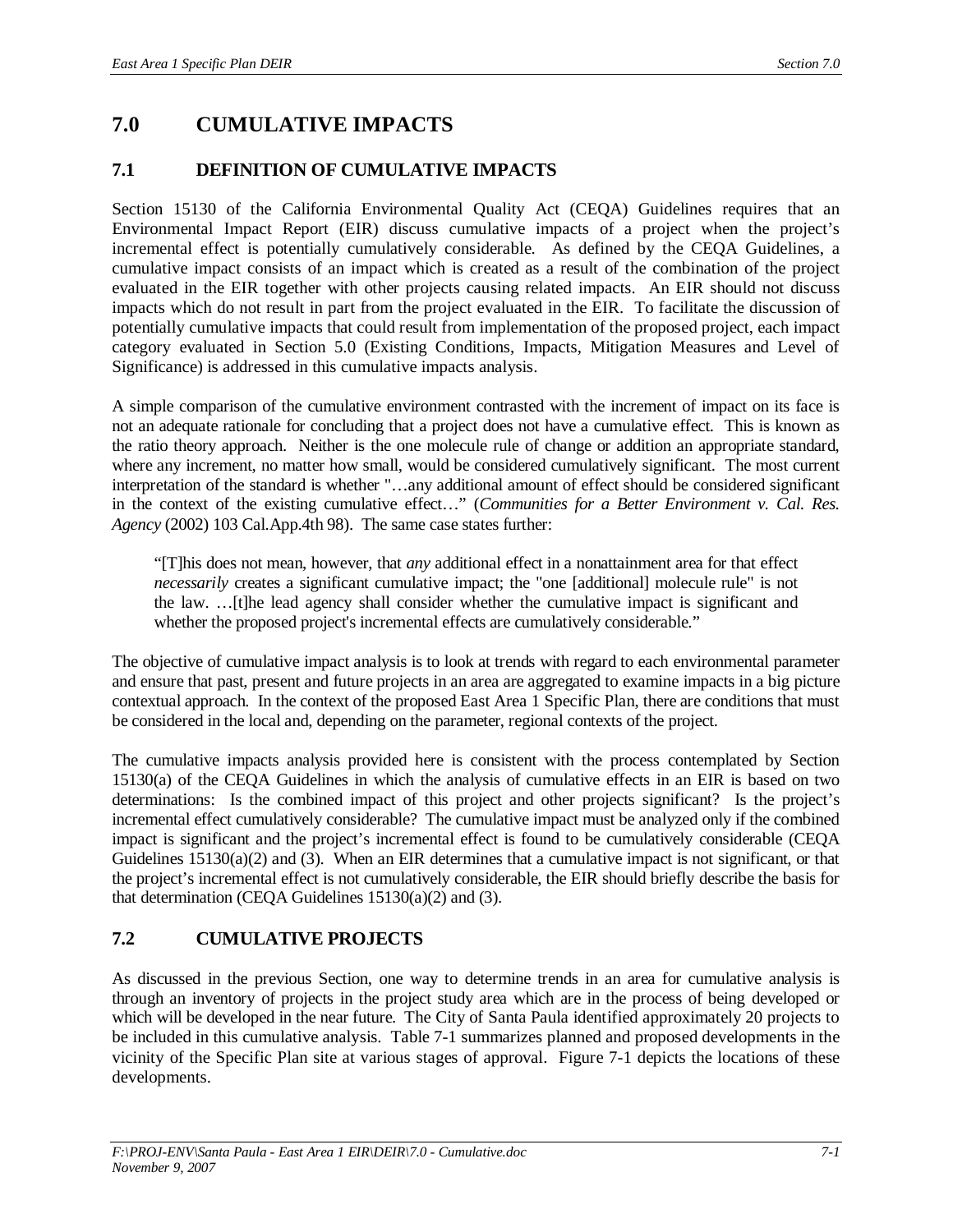| <b>TABLE 7-1</b>                                                            |  |  |  |  |  |  |  |
|-----------------------------------------------------------------------------|--|--|--|--|--|--|--|
| PLANNED AND PROPOSED LAND USES IN THE VICINITY OF EAST AREA 1 SPECIFIC PLAN |  |  |  |  |  |  |  |

| $\mathbf{INDEX}^{[1]}$ | <b>NAME/PROJECT LOCATION</b>    | <b>LAND USE</b>                                                                                                                    | Acres (ac)/Dwelling<br>Units (du)/1,000<br>square feet (ksf), acres<br>(ac) |  |
|------------------------|---------------------------------|------------------------------------------------------------------------------------------------------------------------------------|-----------------------------------------------------------------------------|--|
| $\mathbf{1}$           | 234 W. Harvard Blvd.            | <b>Multifamily Apartments</b>                                                                                                      | 36 du.                                                                      |  |
|                        |                                 | Commercial                                                                                                                         | 2.7 ksf.                                                                    |  |
| $\overline{2}$         | Santa Ana Street                | <b>Multifamily Apartments</b>                                                                                                      | 15 du.                                                                      |  |
| 3                      | 611 E. Harvard Blvd.            | <b>Multifamily Apartments</b><br>Retail                                                                                            | 28 du.<br>5.2 ksf.                                                          |  |
| $\overline{4}$         | 622 E. Main Street              | <b>Multifamily Apartments</b>                                                                                                      | 41 du.                                                                      |  |
| $\overline{5}$         | Santa Ana Street                | <b>Multifamily Apartments</b>                                                                                                      | 24 du.                                                                      |  |
| 6                      | 840 N. 10 <sup>th</sup> Street  | Single Family Units                                                                                                                | 75 du.                                                                      |  |
| $\overline{7}$         | <b>Grant Line</b>               | <b>Single Family Units</b>                                                                                                         | 9 du.                                                                       |  |
| $\overline{8}$         | 126-132 12 <sup>th</sup> Street | <b>Multifamily Apartments</b>                                                                                                      | 11 du.                                                                      |  |
| $\overline{9}$         | <b>Grant Line</b>               | <b>Residential Lots</b>                                                                                                            | 19 du.                                                                      |  |
| 10                     | 1318 Richmond Road              | Apartments                                                                                                                         | 6 du.                                                                       |  |
| 11                     | 928 W. Telegraph                | <b>Multifamily Condominiums</b><br>Offices                                                                                         | 24 du.<br>20 ksf.                                                           |  |
| 12                     | <b>NW Foothill/Peck Road</b>    | Single Family Units                                                                                                                | 74 du.                                                                      |  |
| 13                     | 210 W. Santa Barbara            | <b>Multifamily Apartments</b><br>Condominiums                                                                                      | 81 du.<br>70 du.                                                            |  |
| 14                     | 109 S. Montebello Street        | <b>Condominiums and Hangers</b>                                                                                                    | 34 du.                                                                      |  |
| $\overline{15}$        | 263 Dove Court                  | Industrial                                                                                                                         | 38 ksf.                                                                     |  |
| $\overline{16}$        | Santa Maria Street              | <b>General Light Industrial</b>                                                                                                    | 13 ac.                                                                      |  |
| $\overline{17}$        | $12^{\text{th}}$ Street         | <b>General Light Industrial</b>                                                                                                    | 84 ksf.                                                                     |  |
| 18                     | East Area II                    | <b>General Light Industrial</b><br><b>Shopping Center</b><br>Offices<br><b>Asphalt Plant</b>                                       | 495 ksf.<br>355 ksf.<br>120 ksf.<br>18 ac.                                  |  |
| 19                     | Fagan Canyon                    | Single Family Units<br><b>Multifamily Apartments</b><br>Condominiums/Townhomes<br>Retail                                           | 1,176 du.<br>179 du.<br>145 du.<br>25 ksf.                                  |  |
| 20                     | Adams Canyon                    | <b>Residential Units</b><br>Public land and recreation<br>Public passive open space<br>School site<br>Resort hotel and golf course | 495 du.<br>100 ac.<br>200 ac.<br>40 ac.<br>undesignated ac.                 |  |

Source: City of Santa Paula Planning Department, 2006.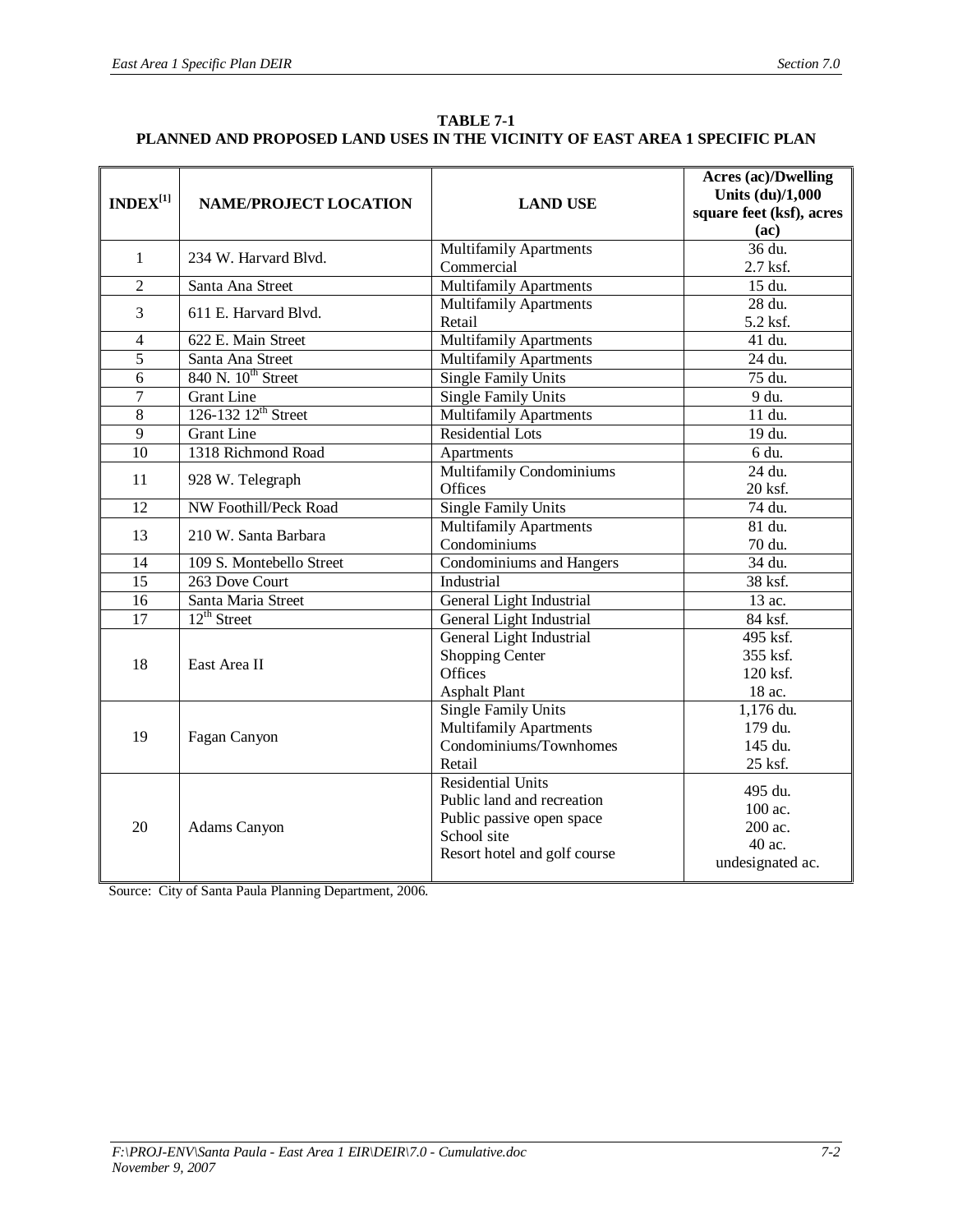

Source: Fehr & Peers, Kaku Associates (2007).

# Figure 7-1 **Locations of Related Projects**

**TCB** AECOM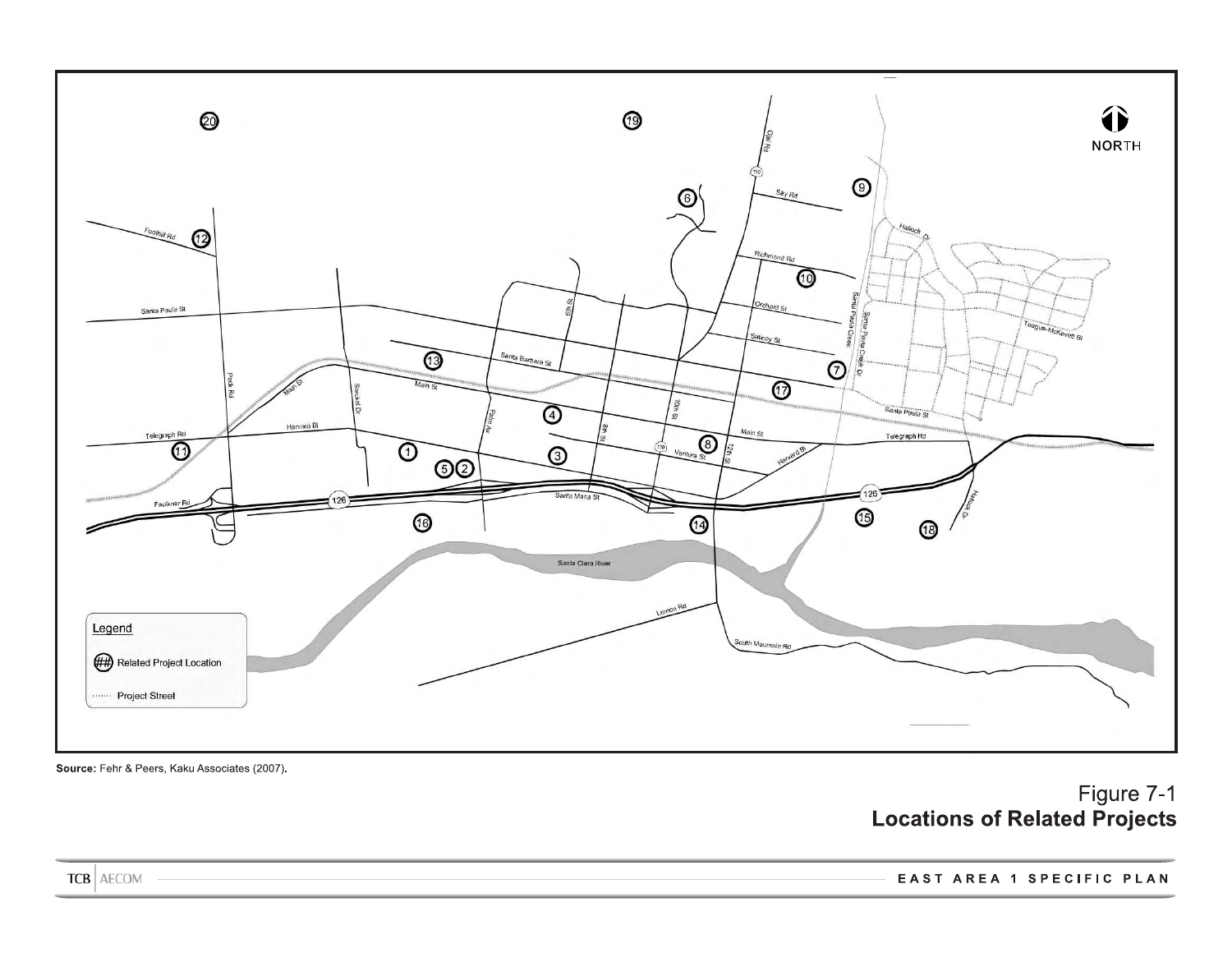# **7.3 CUMULATIVE IMPACTS ANALYSIS**

#### 7.3.1 CUMULATIVE IMPACTS RELATED TO LAND USE AND PLANNING

As noted in Table 7-1, a number of projects are planned within the City of Santa Paula and would be constructed within the timeframe of the East Area 1 project (i.e., 2020). Although the majority of these projects are comprised of smaller infill projects, a number of future projects would include major developments proposed within the City's identified Expansion Areas (e.g.., East Area 2, Adams Canyon and Fagan Canyon). It is anticipated that infill projects located within and/or immediately adjacent to existing urban areas would largely be compatible with these uses. Many of these projects would be expected to be similar in scale, nature and use as existing and surrounding land uses. However, the Expansion Area projects (including East Area 1) would be expected to result in conflicts relating to the interface of existing urban and rural uses and new urban development and the proposed project would substantially contribute to this change. In addition, as noted in Section 4.1 (Land Use) of this EIR, these conflicts could include inconsistencies with the General Plan and Santa Paula Municipal Code related to inconsistencies related to land use density standards or Growth Management regulations and development outside of the City's existing Sphere of Influence. This cumulative impact would be significant and unavoidable.

#### 7.3.2 CUMULATIVE IMPACTS RELATED TO AGRICULTURAL RESOURCES

Few agricultural lands currently exist within the City and are largely focused to the west and east in unincorporated Ventura County. The California Department of Conservation has designated many of these areas as containing Prime and/or Unique Farmland. These lands and the crops produced constitute an important component of the County's economy. However, with increased development pressures, many of these areas are being converted to urban land uses. The overall result has been a marked reduction in available agricultural lands. More importantly, this trend has also resulted in secondary impacts including land use conflicts (as discussed in Section 4.2 (Agricultural Resources) of this EIR), limitations on farming techniques and a rise in associated land and water costs. Although both the County of Ventura and City of Santa Paula General Plans acknowledge that conversion of agricultural lands will continue, the proposed project in association with other county-wide projects would contribute to this loss (despite the project's proposed preservation of 55 acres associated with the Agricultural Preserve). As such, implementation of the proposed project would contribute to an unavoidable adverse cumulative impact related to loss of agricultural resources.

#### 7.3.3 CUMULATIVE IMPACTS RELATED TO MINERAL RESOURCES

Petroleum and aggregate are important non-renewable resources contained within Ventura County. Many of these resources are contained within designated extraction areas located throughout the County. The majority of these resources are located within the adjacent hillsides or streams and rivers. As noted in Section 4.3 (Mineral Resources) of this EIR, the project site does not contain these resources and would not preclude access to adjacent areas. A review of Figure 7-1 indicates that most of the infill projects would likely not preclude access to or extraction of these resources. However, development of the Expansion Areas for urban uses could preclude the access to or extraction of these resources, provided they exist on-site. Therefore, in the absence of mitigation cumulative impacts associated with mineral resources could be potentially significant.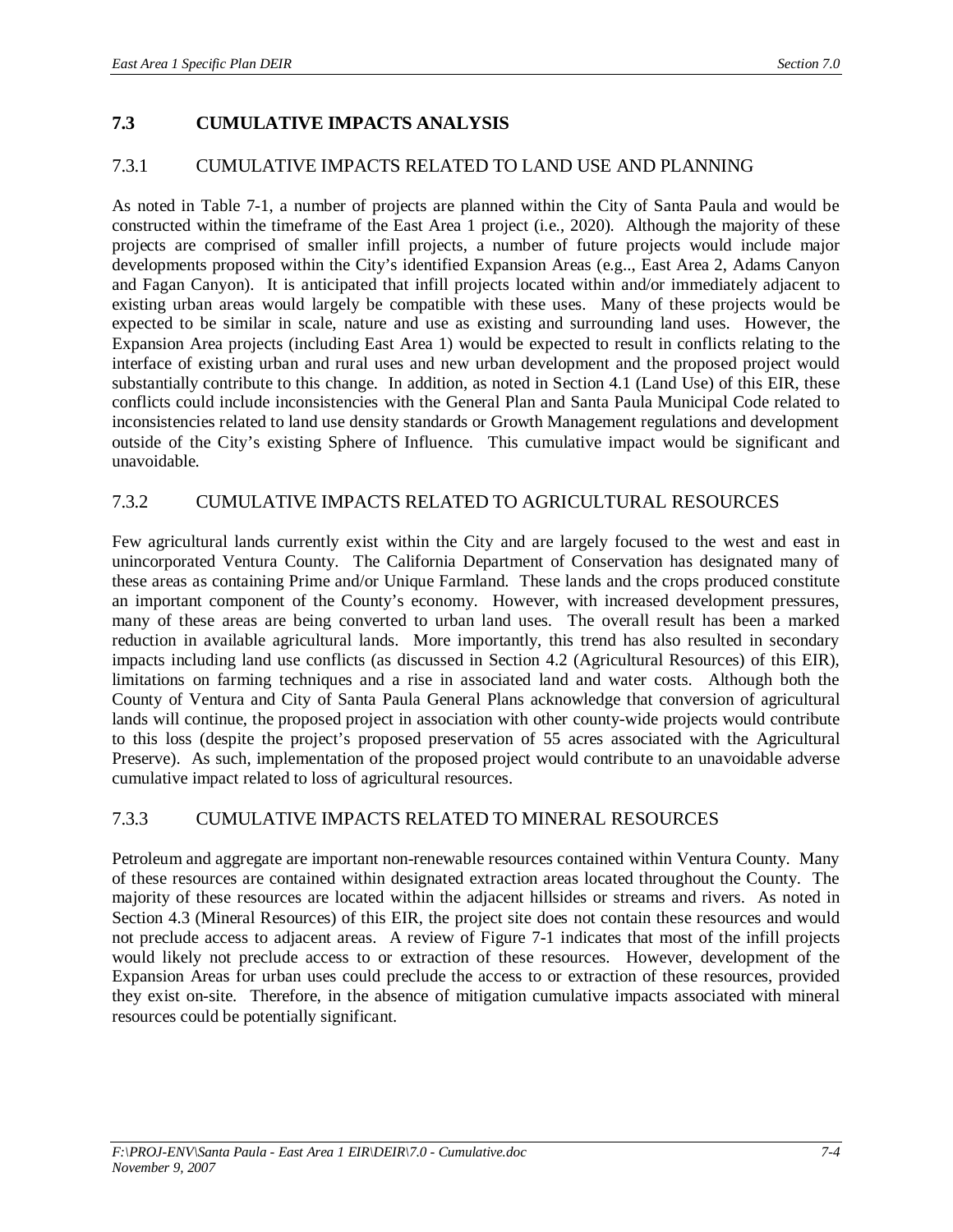### 7.3.4 CUMULATIVE IMPACTS RELATED TO TRANSPORTATION AND **CIRCULATION**

As discussed in Section 4.4 (Transportation and Circulation), the year 2020 future traffic projections were developed using the City's Transportation Model. The Transportation Model incorporates regional growth projections developed by SCAG and are reviewed by local agencies throughout the SCAG region. The City identified 20 cumulative projects (See Section 7.2) for inclusion in the Transportation Model. The traffic analysis with the cumulative projects and proposed project is presented in Section 4.4 (Transportation and Circulation).

As discussed in Section 4.4 (Transportation and Circulation), implementation of the proposed project and cumulative projects in the region would create a significant adverse traffic impact to 14 of the 40 intersections and one of the four freeway segments. However, implementation of mitigation measures T-1 through T-15 detailed in Section 4.4 (Transportation and Circulation) would reduce the significant adverse traffic impacts to below a level of significance. Therefore, no cumulatively considerable transportation and circulation impacts are anticipated as a result of the proposed project.

### 7.3.5 CUMULATIVE IMPACTS RELATED TO AIR QUALITY

The Ventura County Air Pollution Control District (VCAPCD) classifies cumulative impacts as direct and indirect project emissions. In the case of a subdivision project, a given project has a cumulative impact with all other subdivision projects, from the standpoint of each type of impact (cumulative construction emissions, residential natural gas consumption, solvent use, transportation emissions, congestion, etc.). Impacts of local pollutants (CO and TACs) are cumulatively significant when modeling shows that the combined emissions from the project and other existing and planned projects would exceed air quality standards. If a project related air quality impact is individually less than significant, the impacts of reasonably anticipated future activities, probable future projects, and past projects are included based on similar air quality impacts, transport considerations, and geographic location.

As most operational emissions are vehicular-related, this analysis analyzes the cumulative projects as listed within the *Traffic Impact Study*. Based upon data provided by the City of Santa Paula, the *Traffic Impact Study* analyzed 20 related projects, that are complete but not fully occupied, are currently under construction, or are presently only proposed but which could become operational within the same timeframe as the project. Thus, the cumulative build out assumptions utilized for the traffic analysis are consistent with this analysis.

Table 7-2 presents a summary of cumulative impacts based upon the City's list of related projects. As shown in the table below, the build out of the proposed project 1 would account for approximately 48 percent of ROG emissions, 38 percent of  $NO<sub>x</sub>$  emissions, 43 percent of CO emissions, 55 percent of  $SO_x$  emissions, 48 percent of  $PM_{10}$ , and 33 percent of  $PM_{2.5}$ . Per the VCAPCD *Guidelines*, a project that is determined to be inconsistent with the AQMP is also determined to have a significant cumulative adverse air quality impact. Therefore, the proposed project's emissions would exceed standards, resulting in cumulative significant impacts. In addition, cumulative project would also exceed the VCAPCD standards.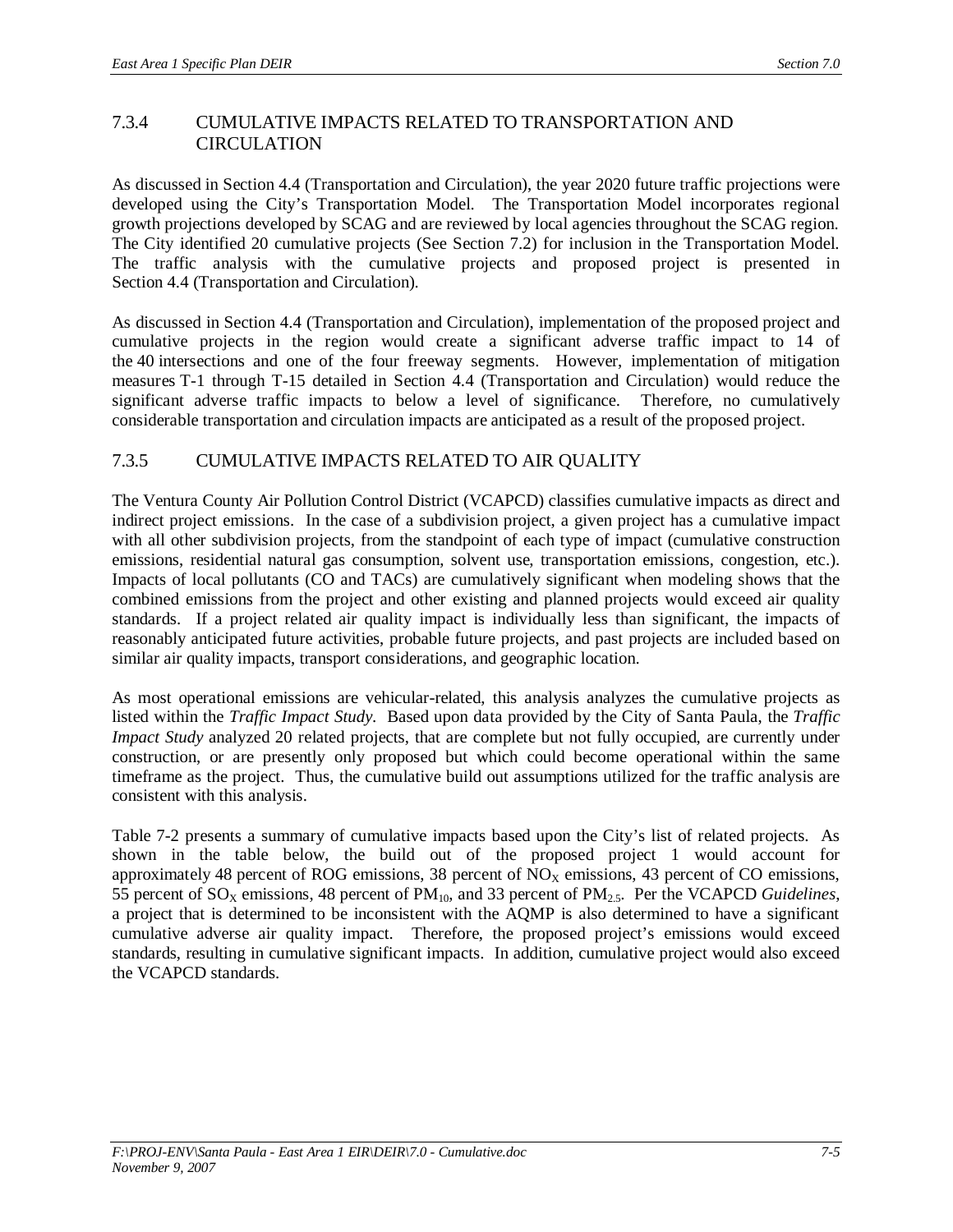|                                          | <b>EMISSIONS (LBS/DAY)</b> |                 |          |          |           |            |  |  |  |  |
|------------------------------------------|----------------------------|-----------------|----------|----------|-----------|------------|--|--|--|--|
| <b>EMISSIONS SOURCE</b>                  | <b>ROG</b>                 | NO <sub>x</sub> | $\rm CO$ | $SO_{X}$ | $PM_{10}$ | $PM_{2.5}$ |  |  |  |  |
| <b>Area Source Emissions</b>             |                            |                 |          |          |           |            |  |  |  |  |
| <b>Project Emissions</b>                 | 362                        | 43              | 1,032    | 3        | 162       | 156        |  |  |  |  |
| <b>Cumulative Projects</b>               | 246                        | 36              | 95       | $<$ 1    | $<$ l     | $\leq$     |  |  |  |  |
| <b>Mobile Source (VEHICLE) Emissions</b> |                            |                 |          |          |           |            |  |  |  |  |
| <b>Project Emissions</b>                 | 187                        | 277             | 2,002    |          | 229       | 44         |  |  |  |  |
| <b>Cumulative Projects</b>               | 342                        | 484             | 3,917    | 2        | 429       | 413        |  |  |  |  |
| <b>Total Project Emissions</b>           | 549                        | 320             | 3034     | 4        | 391       | 200        |  |  |  |  |
| <b>Total Cumulative Emissions</b>        | 588                        | 521             | 4013     | 3.31     | 429       | 414        |  |  |  |  |
| <b>Total</b>                             | 1137                       | 840             | 7,046    | 7.31     | 820       | 614        |  |  |  |  |
| <b>Project percentage of Cumulative</b>  |                            |                 |          |          |           |            |  |  |  |  |
| <b>Emissions</b>                         | 48%                        | 38%             | 43%      | 55%      | 48%       | 33%        |  |  |  |  |

#### **TABLE 7-2 CUMULATIVE OPERATIONAL EMISSIONS**

1. Based on URBEMIS 2007 modeling results, worst-case seasonal emissions for area and mobile emissions.

2. Refer to Traffic Study (Future traffic Projections) for a complete listing of cumulative projects.

#### 7.3.6 CUMULATIVE IMPACTS RELATED TO NOISE

Although the City of Santa Paula considers construction noise temporary and intermittent, future development within the project site would be required to follow the Santa Paula Municipal Code § 93.21 which generally requires construction to be restricted to the hours of 8:00 A.M. to 6:00 P.M., Monday through Friday. Since the proposed project would be constructed in phases over a period of 10-years, completed and occupied residential units, schools and assisted living facilities adjacent to areas under construction would experience significant adverse vibration impacts from demolition and construction activities. However, these impacts would be within the Specific Plan site and impacts to off-site sensitive receptors (within City jurisdiction) would be less than significant and would not contribute to cumulative impacts at more distant locales. In addition, cumulative projects under construction concurrently with the proposed project would also be required to comply with the applicable City and County Municipal Codes for noise. The proposed project would contribute to vehicular-generated noise along roadways near the Specific Plan site, as identified in Section 4.6 (Noise). A 3.2 dB(A) projected increase in ambient noise in the future-term (2020) would occur, representing a significant adverse impact. However, proposed mitigation measures N-6 and N-7 would reduce this impact to below a level of significance. It should be noted that all future cumulative projects, including the proposed Specific Plan, must take future noise levels into account when citing sensitive receptors and include appropriate mitigation for on- and off-site impacts. Existing ordinances and regulations for each jurisdiction proposing and approving a cumulative project would reduce project-specific on- and off-site impacts. Therefore, the proposed project would not contribute to cumulatively significant impacts related to noise.

### 7.3.7 CUMULATIVE IMPACTS RELATED TO BIOLOGICAL RESOURCES

Ventura County is biologically diverse and contains both common and sensitive plant and animal species. However, as noted in Section 4.7 (Biological Resources) of this EIR, the project site has limited resources to support biological resources due to its current agricultural use. Of the total on-site acreage (501 acres), some 415 acres are in agricultural production, while remaining areas are comprised of natural lands (sage scrub and chaparral, totaling approximately 80 acres) and urban uses. The infill projects noted in Table 7-1 would have limited impacts on common or sensitive plant or wildlife species since most species would avoid these areas or are considered habitat generalist and highly tolerate of urban uses. However,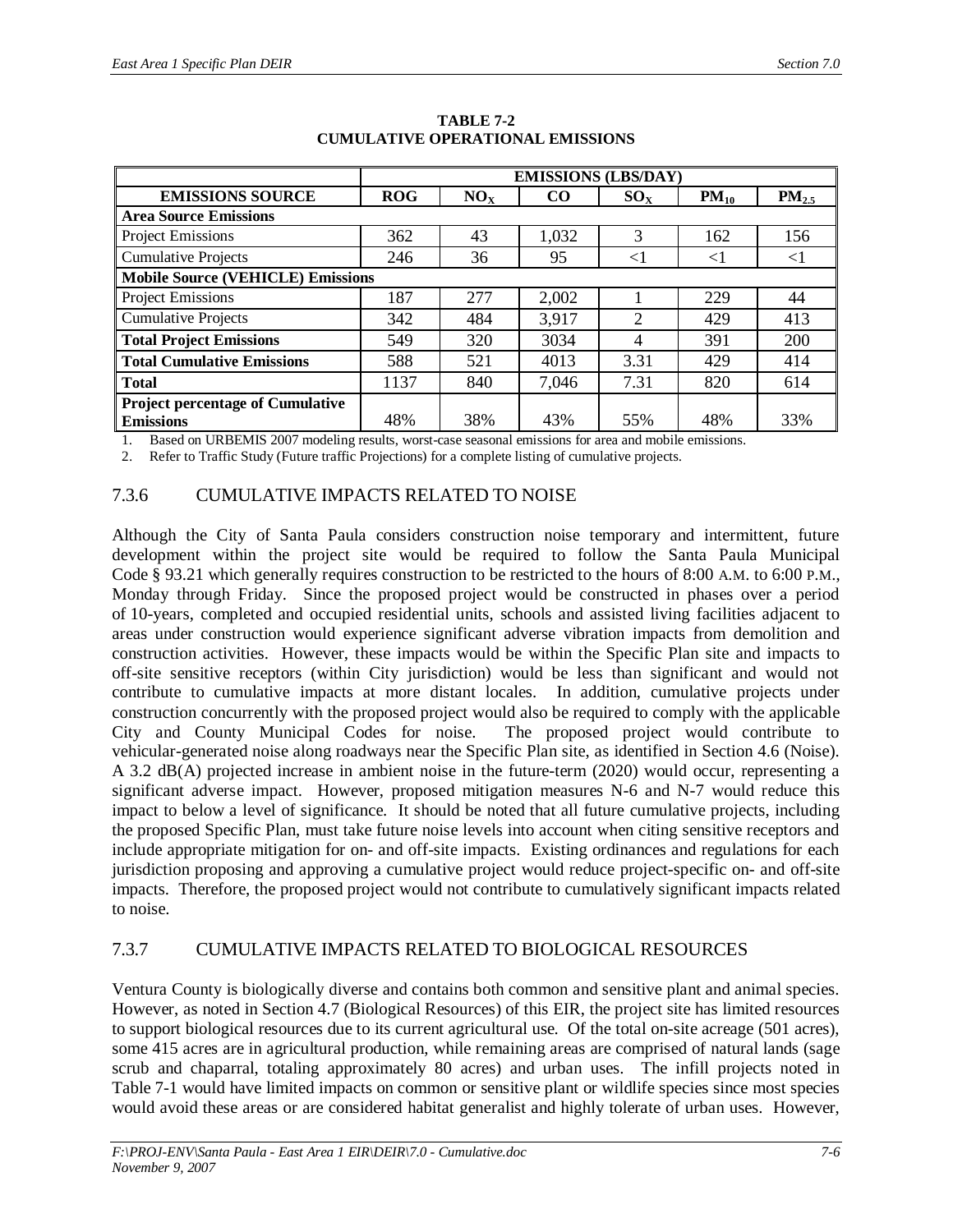implementation of the Expansion Areas which are located within non-urban areas and may contain intact and/or high quality habitat (which could support both common and sensitive plants and animals) has the potential to result in adverse and significant cumulative impacts. Similar impacts to jurisdictional drainage (including wetlands), wildlife corridors and native trees (if protected by ordinance) could also result.

### 7.3.8 CUMULATIVE IMPACTS RELATED TO GEOLOGY AND SOILS

Projects noted in Table 7-1 would be subject to a number of geological and/or seismic risks similar to other communities within Southern California. Given that these projects would be required to adhere to seismic and building safety standards contained in the California Building Code and would be required to be reviewed on a case-by-case basis, exposure of people or structures to potential substantial adverse cumulative impacts would be less than significant.

#### 7.3.9 CUMULATIVE IMPACTS RELATED TO HYDROLOGY AND WATER **OUALITY**

Surface and groundwater quality can be adversely affected by urban development due to the introduction of associated pollutants (e.g., oil grease, fertilizers) and the reduction of impervious surfaces. In addition, landform modifications can alter drainage patterns and result in increased erosion and mudflows and exceed existing stormwater drainage design capacity. In the absence of proper planning, people and structures can also be exposed to flooding, inundation due to seiches and tsunamis. The land uses contained in Table 7-1 would contribute to increased water degradation due to the introduction of urban uses. However, the presence of regulations including adherence to state and federal Clean Water Act would largely mitigate these impacts. Moreover, given that state and federal regulations are in place to ensure that development in high risk areas is prohibited or risks are minimized, the impacts associated with these hazards would also be greatly reduced. Therefore, cumulative impacts associated with hydrology and water quality would be less than significant.

## 7.3.10 CUMULATIVE IMPACTS RELATED TO HAZARDS AND HAZARDOUS MATERIALS

Land uses contained within Table 7-1 have the potential to contain hazardous materials (both known and unknown). In addition, these uses would necessitate the routine transport, handling and use of hazardous materials and which could result in spills and other associated accidents. In certain instances, these uses could be within or transport materials within one-quarter of a mile of an existing and/or proposed school. Similarly, these uses could also potentially be located within an airport plan or within close proximity of private airstrip. In the absence of proper planning, these uses could also be located within areas prone to wildland fires or impair the implementation of an emergency evacuation plan. However, the presence of regulations including adherence to state and federal hazardous materials, airport safety and fire/life safety laws would largely mitigate these impacts. Moreover, given that state and federal regulations are in place to ensure that development in high risk areas is prohibited or risks are minimized, the impacts associated with these hazards would also be greatly reduced. Therefore, cumulative impacts associated with hazards and hazardous materials would be less than significant.

# 7.3.11 CUMULATIVE IMPACTS RELATED TO AESTHETICS

The proposed Specific Plan site of 501 acres is located in a rapidly urbanizing portion of southwestern Ventura County where changes to the aesthetic environment abound. Specifically, new development in the area would alter the natural terrain and result in artificial topography. Alteration of the natural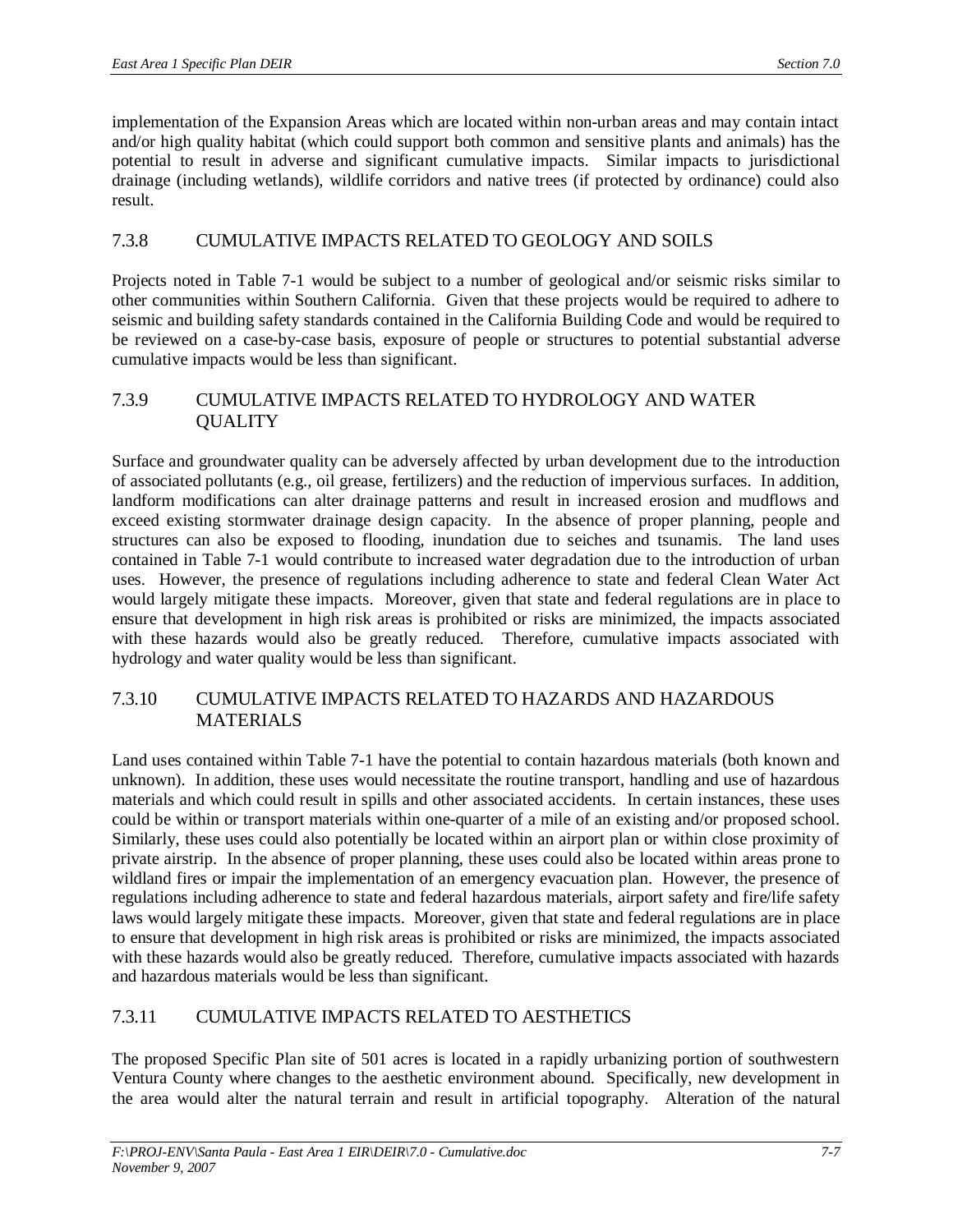topography from implementation of the proposed Specific Plan would be significant. Mitigation measures identified in Section 4.11, Aesthetics, of this DEIR would help to ensure that some project-level impacts as a result of this change would be reduced, but impacts would still remain significant. It is anticipated that the proposed project would result in significant adverse impacts related to the loss of scenic vistas (i.e., row crops, orchards), the loss of scenic resources (i.e., mature trees, orchards, agricultural lands), and to the fundamental visual character of the site, which would be converted from agriculture to primarily suburban/urban in character.

Existing City policies regarding visual quality, such as protecting views of the surrounding mountains, canyons and open space areas, would work to ensure high aesthetic quality of future development. In addition, other large-scale developments in the area such as the proposed Fagan Canyon, Adams Canyon and East Area 2 projects of Ventura County would similarly meet the requirements of their jurisdictional municipal codes and remain consistent with prescribed landscape design guidelines; however, these projects would affect additional natural terrain. Therefore, a cumulatively significant and unavoidable impact associated with aesthetics would occur.

### 7.3.12 CUMULATIVE IMPACTS RELATED TO CULTURAL AND HISTORIC RESOURCES

Section 4.12 (Cultural and Historic Resources) concluded that there was a very low likelihood for finding significant archaeological resources on the project site. However, a precautionary mitigation measure was added to the project and described in Section 4.12 to ensure that any previously unknown archaeological resources on the project site would be protected should they be discovered during grading operations. In addition, mitigation measures have been added to the proposed project to avoid or minimize paleontological related impacts.

The proposed Adams Canyon project may result in the loss of agricultural lands which were found in the *Santa Clara Valley Survey Phase V: Western Santa Clara Valley* (San Buenaventura Research Associates, 1996) to contribute towards the NHRP eligibility of the Santa Clara Valley rural historic district, as well as other unspecified impacts on the integrity and historic character of the district due to road construction and other project related activities. No other pending or proposed project outlined in Table 7-1 of the EIR appears to have a significant potential to adverse impact historic resources.

Given the low likelihood of resources being on-site and the fact that other projects in the area are typically subject to similar protective mitigation for cultural and historic resources, no cumulatively considerable impacts would occur to these resources as a result of the proposed project.

# 7.3.13 CUMULATIVE IMPACTS RELATED TO PUBLIC SERVICES

The City has regulations and/or ordinances in place to address impacts on public services (e.g., police, fire) including the provision and acquisition of new facilities and equipment. All planned development would need to be reviewed by these agencies and corresponding impacts evaluated and mitigated. Therefore, cumulative impacts associated with public services would be less than significant.

# 7.3.14 CUMULATIVE IMPACTS RELATED TO RECREATION

The City has regulations and/or or ordinances in place to address impacts on recreational services (e.g., parks) including the provision and acquisition of new facilities and equipment. All planned development would need to be reviewed by these agencies and corresponding impacts evaluated and mitigated. Therefore, cumulative impacts associated with recreation would be less than significant.